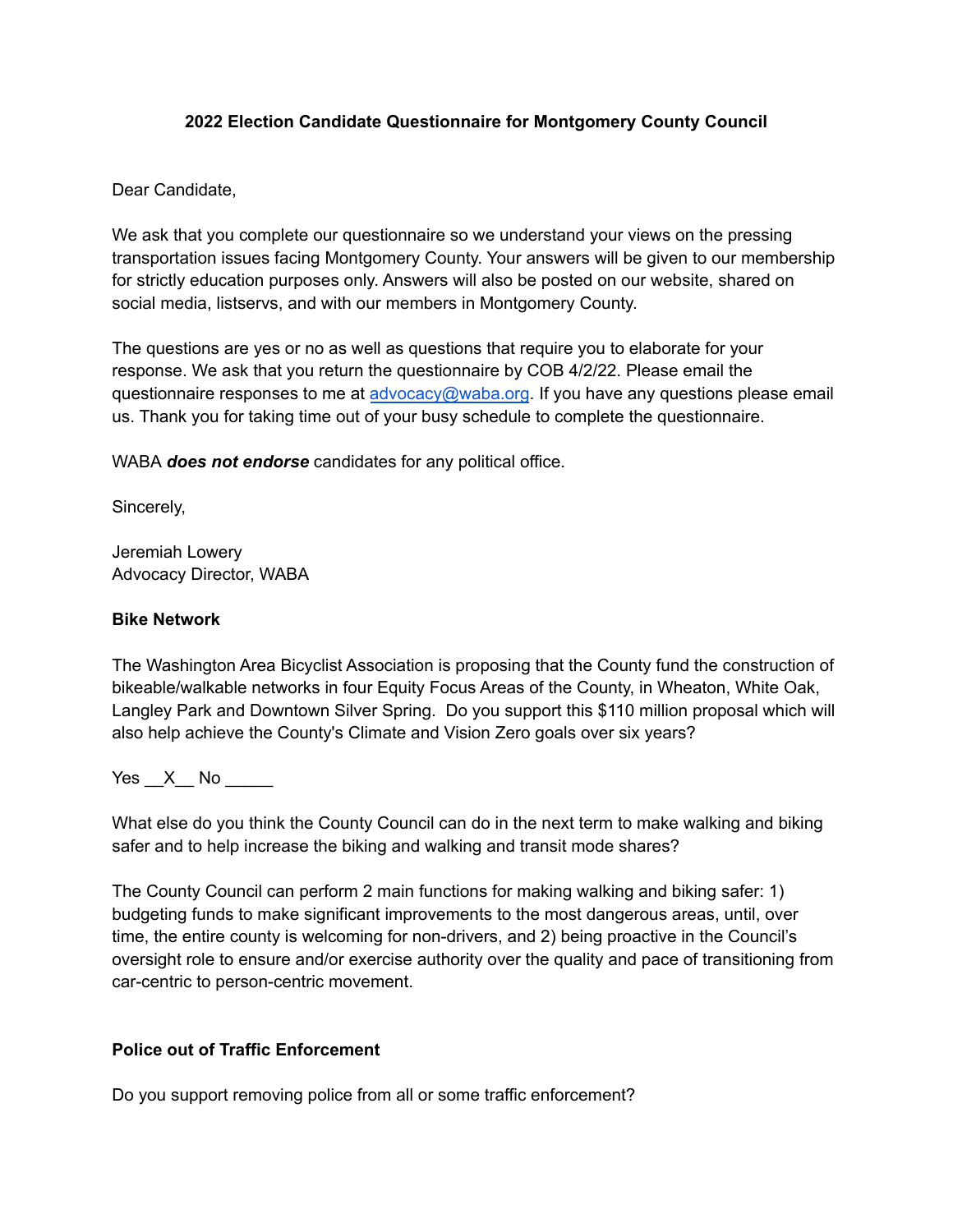$Yes \_\ X \_\ No \_\_$ 

How will you balance the need for traffic enforcement and equity while in office?

There will always be some need for police officers to be involved with traffic enforcement, such as to stop drunk driving, excessive speeding. That being said, there are a plethora of opportunities for police to focus their efforts elsewhere. Police shouldn't initiate traffic stops for administrative infractions like expired registrations, "fuzzy dice" obstructions, and should distribute enforcement evenly throughout the county.

### **Trails - repaving**

Do you support fully funding the budget request of the Parks Department to include monies for repaving the Sligo, Rock Creek and Capital Crescent Trails?

 $Yes \_\ X \_\$  No  $\_\_\_\$ 

### **Tunnel**

Do you support funding the \$55m project for this important regional trail connection through downtown Bethesda?

Yes  $X$  No  $\blacksquare$ 

Do you support funding that will complete construction of the project within the current FY 23-28 CIP period or sooner/later?

 $Yes \_ X \_ No \_$ 

#### **270 widening**

Do you support or oppose the proposal to widen parts of I-495 and I-270 to add four express toll lanes?

#### Oppose

Why or why not? And how would you show that support or opposition. Do you support other new highways or road expansions?